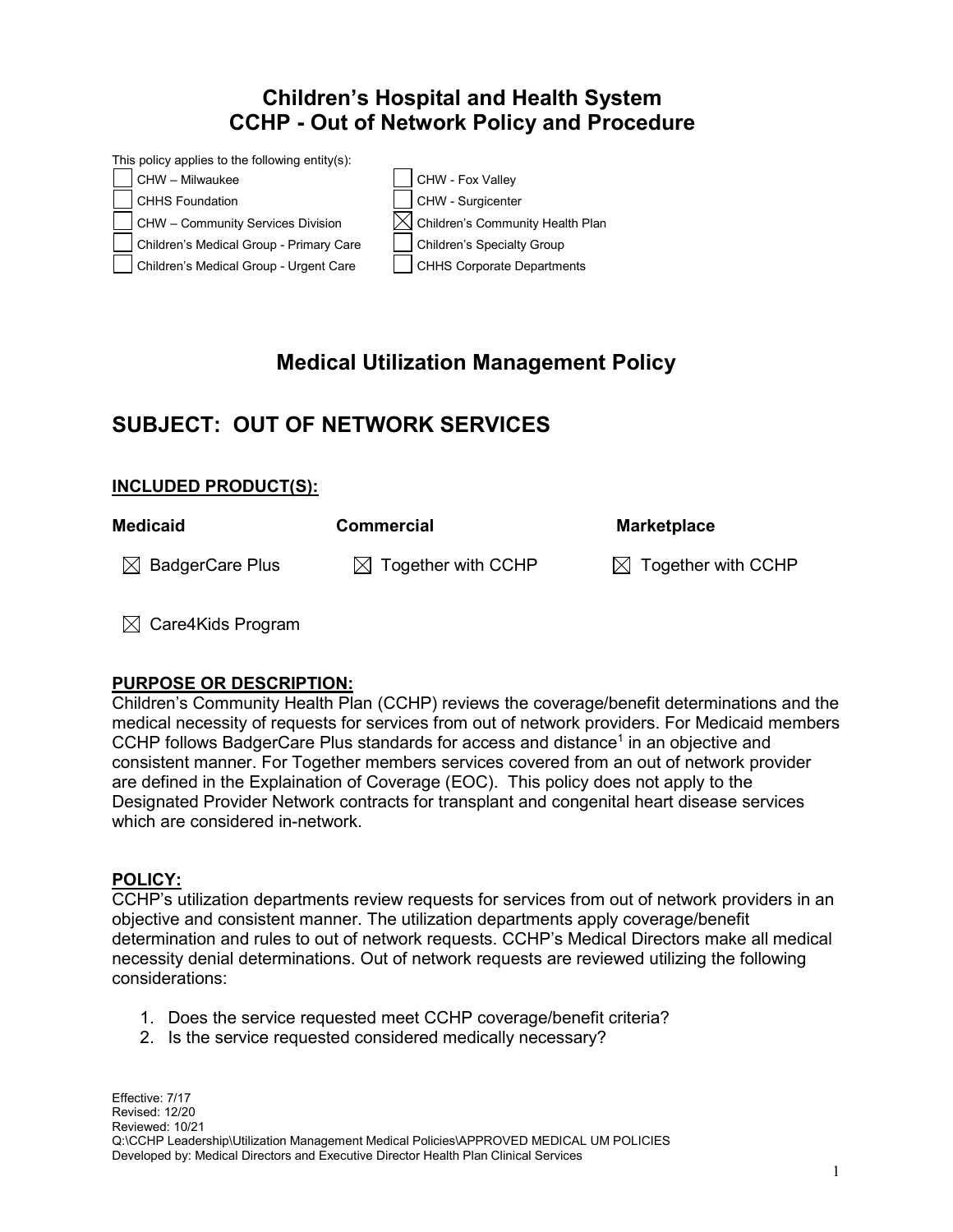- 3. Is it medically necessary for the requested service to be provided by an out of network provider?
	- a. Is care available in-network? This includes the need for second opinion. (See Appendix A: CCHP Availability of Practitioners Policy and Procedure)
	- b. Is timely care available in network? (See Appendix B: CCHP Accessibility of Practitioners Policy and BadgerCare Plus Contract pgs 123-140<sup>1</sup>)
		- i. PCP
		- 1. Wait time no longer than 30 days for an appointment with a PCP ii. Behavioral Health
			- 1. Wait time no longer than 30 days for an appointment with a behavioral health provider and no more than 90 days for a psychiatric appointment
			- 2. Wait time no more than 72 hours for medication-assistant treatment of opioid use disorder
		- iii. Prenatal
			- 1. No more than 30 days for routine prenatal appointment
			- 2. High Risk within 2 weeks of request for an appointment or within 3 weeks if the request is for a specific HMO practitioner, who is accepting new patients
				- a.  $\,$  High Risk defined as $^2$ :
					- i. Women with a previous poor birth outcome (e.g., preterm infant, low birth weight, high birth weight, or infant death)
					- ii. Women with a chronic condition that could negatively affect their pregnancy (e.g., diabetes, severe hypertension)
					- iii. Women under 18 years of age
	- c. Is local care available in network? (See Appendix B: CCHP Accessibility of Practitioners Policy and BadgerCare Plus Contract pgs 123-140. <sup>1</sup> Per BadgerCare Plus guidelines members who reside in Brown, Dane, Kenosha, Milwaukee, Ozaukee, Racine, Washington and Waukesha counties will be considered urban and urban driving distances will apply. Members who reside in all other counties will be considered rural and rural driving distances will apply.) OON services will be considered medically necessary if there is no in network service available within the driving distance listed below AND the out of network service location is closer than the nearest in network service location.
		- i. For PCP and OB/GYN
			- 1. Urban Driving Distance: Within 20 miles of member's home
			- 2. Rural Driving Distance: Within 30 miles of member's home
		- ii. For Behavioral Health and Substance Abuse Providers
			- 1. Urban Driving Distance: Within 35 miles of member's home
			- 2. Rural Driving Distance: Within 35 miles of member's home
		- iii. For Urgent Care, Hospitals, and Subspecialty services
			- 1. Urban Driving Distance: Within 20 miles of member's home
			- 2. Rural Driving Distance: Within 35 miles of member's home
		- iv. For Other Services (ie PT, OT, Speech, DME providers for supply pickup, etc.)
			- 1. Urban Driving Distance: Within 20 miles of member's home
			- 2. Rural Driving Distance: Within 35 miles of member's home
	- d. Is the member out of the area (traveling) and cannot return to the coverage area? (residence remains within coverage area)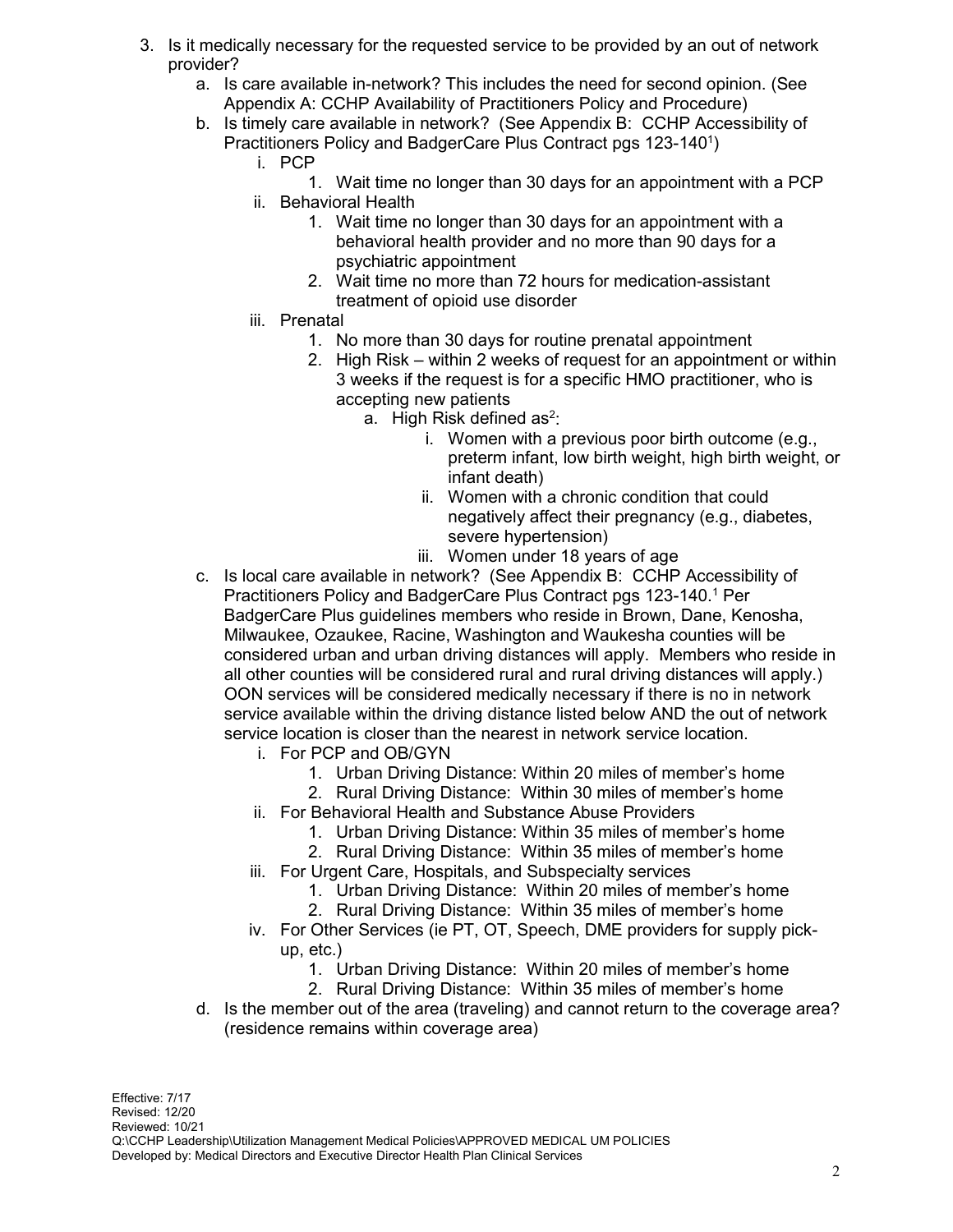- e. Was the member seen emergently and/or follow-up services require an out of network provider?
	- i. Emergency defined as $3$ :
		- 1. A medical condition manifesting itself by acute symptoms of sufficient severity (including severe pain) such that a prudent layperson, who possesses an average knowledge of health and medicine, could reasonably expect the absence of immediate medical attention to result in:
		- 2. Placing the health of the individual (or, with respect to a pregnant woman, the health of the woman or her unborn child) in serious ieopardy.
		- 3. Serious impairment of bodily functions, or
		- 4. Serious dysfunction of any bodily organ or part.
	- ii. With respect to a pregnant woman who is in active labor:
		- 1. Where there is inadequate time to effect a safe transfer to another hospital before delivery; or
		- 2. Where transfer may pose a threat to the health or safety of the woman or the unborn child.
	- iii. A psychiatric emergency involving a significant risk or serious harm to oneself or others.
	- iv. A substance abuse emergency exists if there is significant risk of serious harm to a member or others, or there is likelihood of return to substance abuse without immediate treatment.
- f. Does the complexity/specialization of a member's care require out of network service?
	- i. Defined as severity of illness, degree of impairment or disability, and level of comprehensive care management.4
- g. Is an out of network service needed for continuity of care. Will changing to an in network service negatively affect the quality of care provided to the member.
	- i. Example: The OON provider has already provided care to the member and can provide better follow up care than an in network provider.
	- ii. Example: Because the member has already established a relationship with the OON provider an in-network provider is unwilling to take over care.
	- iii. (See Appendix C: CCHP Policy Continuity of Care:Termination and Suspension of a Provider and BadgerCare Plus Contract pgs 123-140<sup>5</sup>).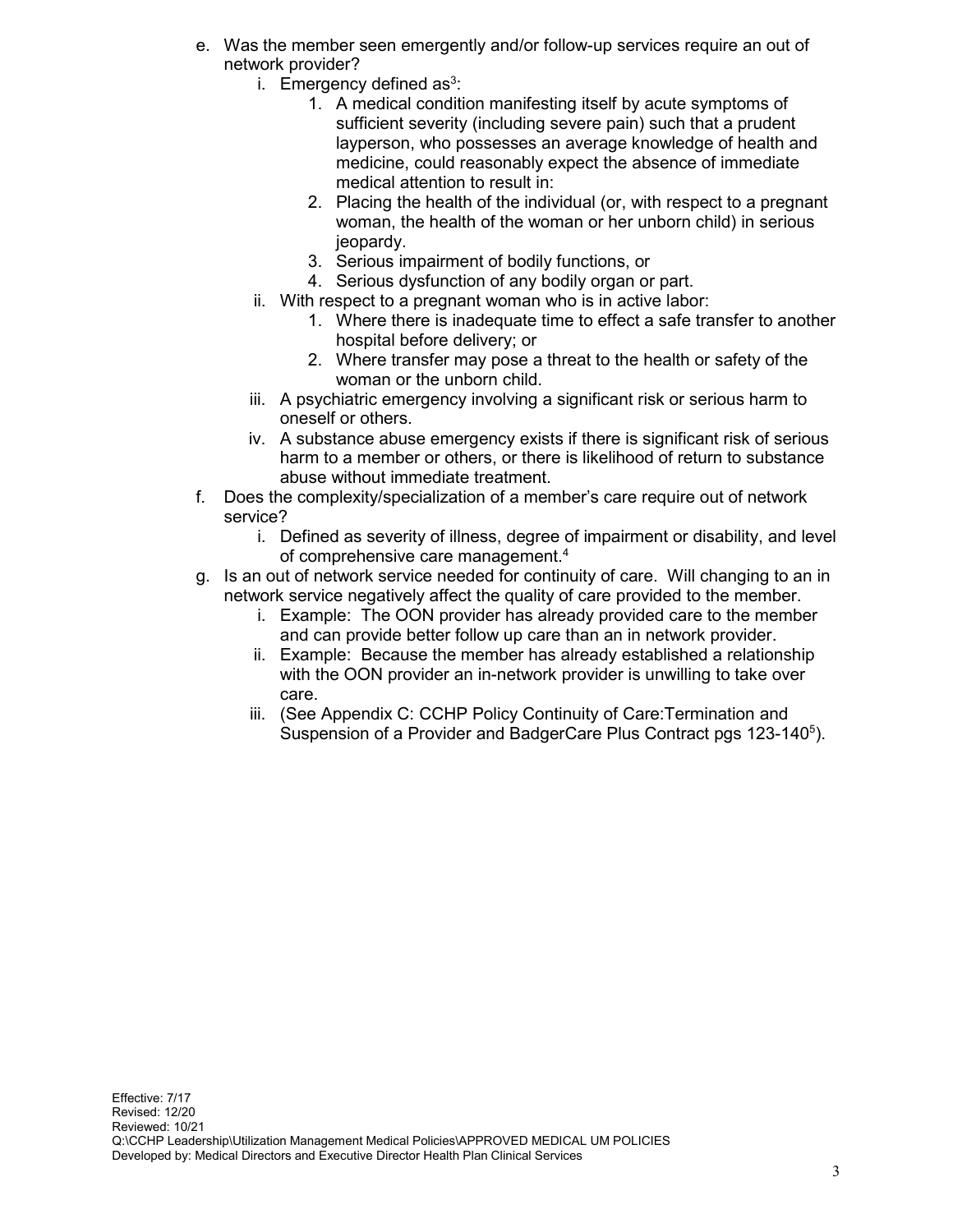#### **PROCEDURE:**



Effective: 7/17 Revised: 12/20 Reviewed: 10/21 Q:\CCHP Leadership\Utilization Management Medical Policies\APPROVED MEDICAL UM POLICIES Developed by: Medical Directors and Executive Director Health Plan Clinical Services